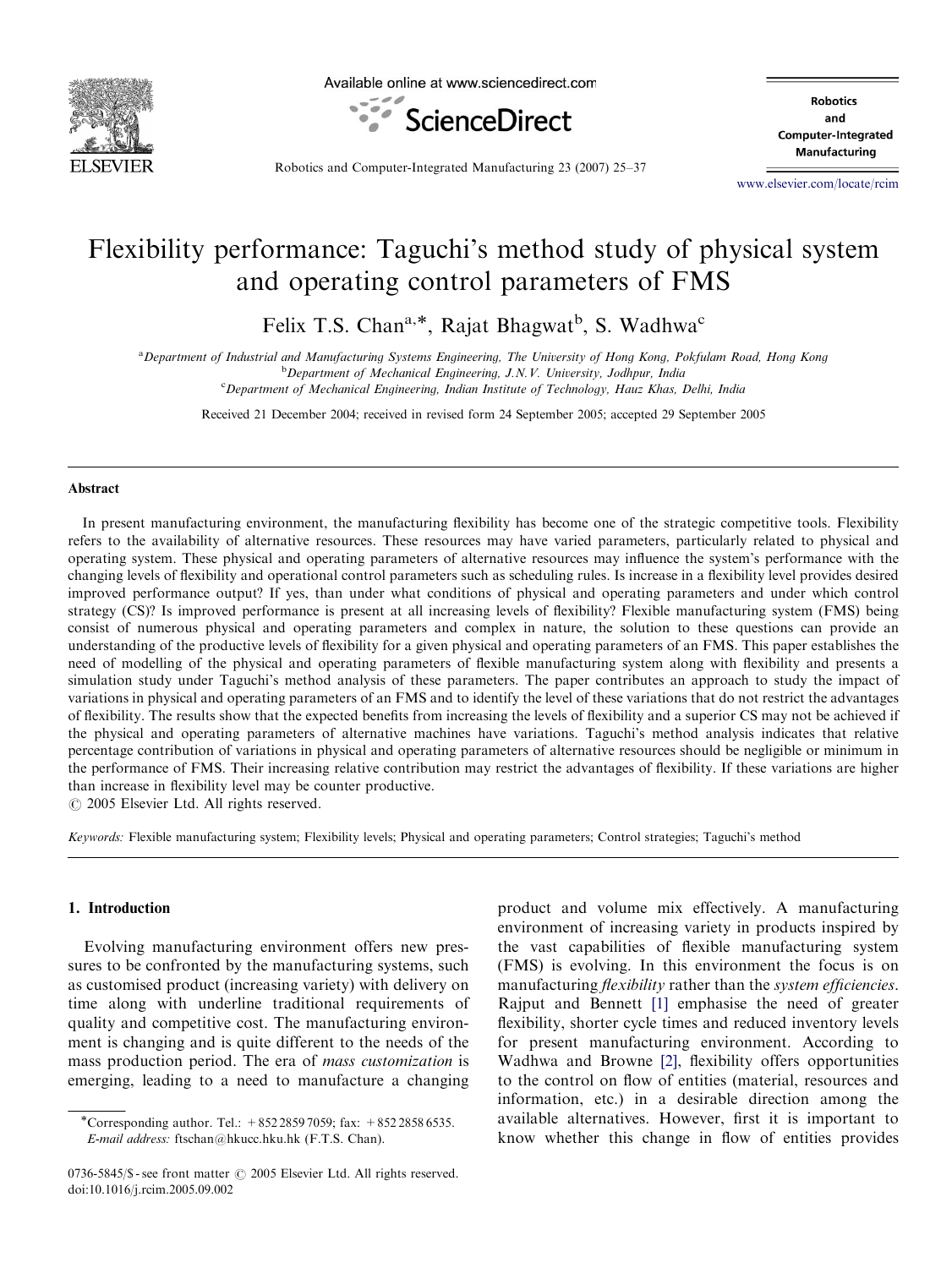expected benefits. The FMSs which are considered to be efficient with increasing variety of products and time-based delivery performance measure, the flexibility present in the system provides this capability to become most suitable in this manufacturing environment.

The increasing and fast changing product variety along with flexibility in manufacturing system has dramatically increased the complexity of management, which requires more effective design, planning, scheduling and control of production systems. An important goal for any manufacturing enterprise which wants to successfully compete in this environment is one related to having flexibility in manufacturing. These systems are expected to have a high level of flexibility and retain their productivity also, in contrast to the case of job shops where productivity is often sacrificed with any increase in flexibility. The increase in flexibility provides the alternative resources/machines to do the same processing [\[3\].](#page--1-0) All these alternative machines cannot be equally capable to perform same operation. The physical and operating parameters like processing time, loading/unloading time, tool changing time, machine setting time, job transportation time, performance of control strategy (CS), etc. may get changed on the alternative machines due to built-in constraints as compared to original machine. It is important for decisionmaker to know the behaviour of these physical and operating parameters with changing levels of flexibility to have productive utilization of flexibility. Are these physical and operating parameters influence the performance of flexibility? Then how these parameters restrict to fish out the advantages of flexibility? According to Wadhwa and Bhagwat [\[4\]](#page--1-0) it is important to judiciously increase the levels of flexibility of manufacturing system. This paper attempts to underline such issues and presents an approach to study the relative percentage contributions of variations in physical and operating parameters and other factors in the performance of a given FMS using simulation under Taguchi's method. The approach also provides an insight to decision-maker on the performance behaviour of physical and operating parameters at different levels of flexibility. Taguchi's method provides an opportunity for robust analysis of parameters contributing in the performance of a given FMS at their various levels of operations. The parameters can be set at different values (levels) to study their effects.

The organisation of the paper is as follows. Section 2 presents the background and motivation for the study. Simulation modelling has been discussed in Section 3, while experimentation design under Taguchi's method analysis has been presented in Section 4. The results and discussions has been organised in Section 5. Finally, conclusions are presented in Section 6.

### 2. Background and motivation

According to Browne et al. [\[5\]](#page--1-0), an FMS is an integrated computer-controlled system with automated material handling devices and CNC machine-tools, which can be used to simultaneously process a medium-sized volume of a variety of parts. The main distinguishing feature of an FMS from a traditional manufacturing system is the flexibility. The expediency of FMS is judged by its potential ability that can persist with the changes in manufacturing environment. This ability is usually compressed into the term 'flexibility' [\[6\]](#page--1-0) or more comprehensively an ability to cope with the uncertainty of changes [\[7\]](#page--1-0). According to Gupta and Buzacott [\[8\],](#page--1-0) the flexibility does not come from the abilities of machine alone; in fact flexibility is the result of a combination of factors like physical characteristics, operating decisions, information integration and management practice. Flexibility is critical in providing the effectiveness to manufacturing system under different operating conditions. Since physical and operating parameters play a crucial role in realising the benefits of flexibility, it is important that these issues may be studied in relationship to flexibility. It is also important to know whether increase in any type of flexibility in a system is productive or not as per expectation. Is it productive, than under what conditions of physical and operating parameters? Buitenhik et al. [\[9\]](#page--1-0) describe that since the components of an FMS are generally expensive; the design of these systems is an important issue. The design of FMSs pertains to both the physical and the control aspects. For the physical aspects, it deals with issues such as types and numbers of machines, material handling systems, processing times on a machine, machine setting time, tool changing time, transportation time, loading and unloading time, etc. As for the control aspects, the design involves defining the scheduling rules or algorithms that defines the way the system is to be operated. When designing an FMS, one would ideally like to determine the optimal configuration (including both the physical and the operating aspects). According to Lenderink and Kals [\[10\]](#page--1-0) in sequencing decision apart from selection of a part for next processing based on CS, the operator has to consider also the alternative process plans available by the virtue of flexibility. The process plan may vary with machine tools due to different physical and operating parameters. The authors presented a model for minimization of evaluation time for loading. This clearly indicates that presence of flexibility may even put variations in decision-making time and hence, in the performance.

Bennett et al. [\[11\]](#page--1-0) identifies the factors crucial to the development of efficient flexible production systems, namely: effective integration of subsystems, development of appropriate controls and performance measures, compatibility between production system design and organization structure, and argues that the flexibility cannot be potentially exploited if its objectives are not defined and considered at design stage. According to Shin and Shon [\[12\]](#page--1-0), large CIM systems consist of numerous physical facilities and operating parameters, which may require more elaborative designing. In our opinion, these physical and operating parameters should be properly considered in